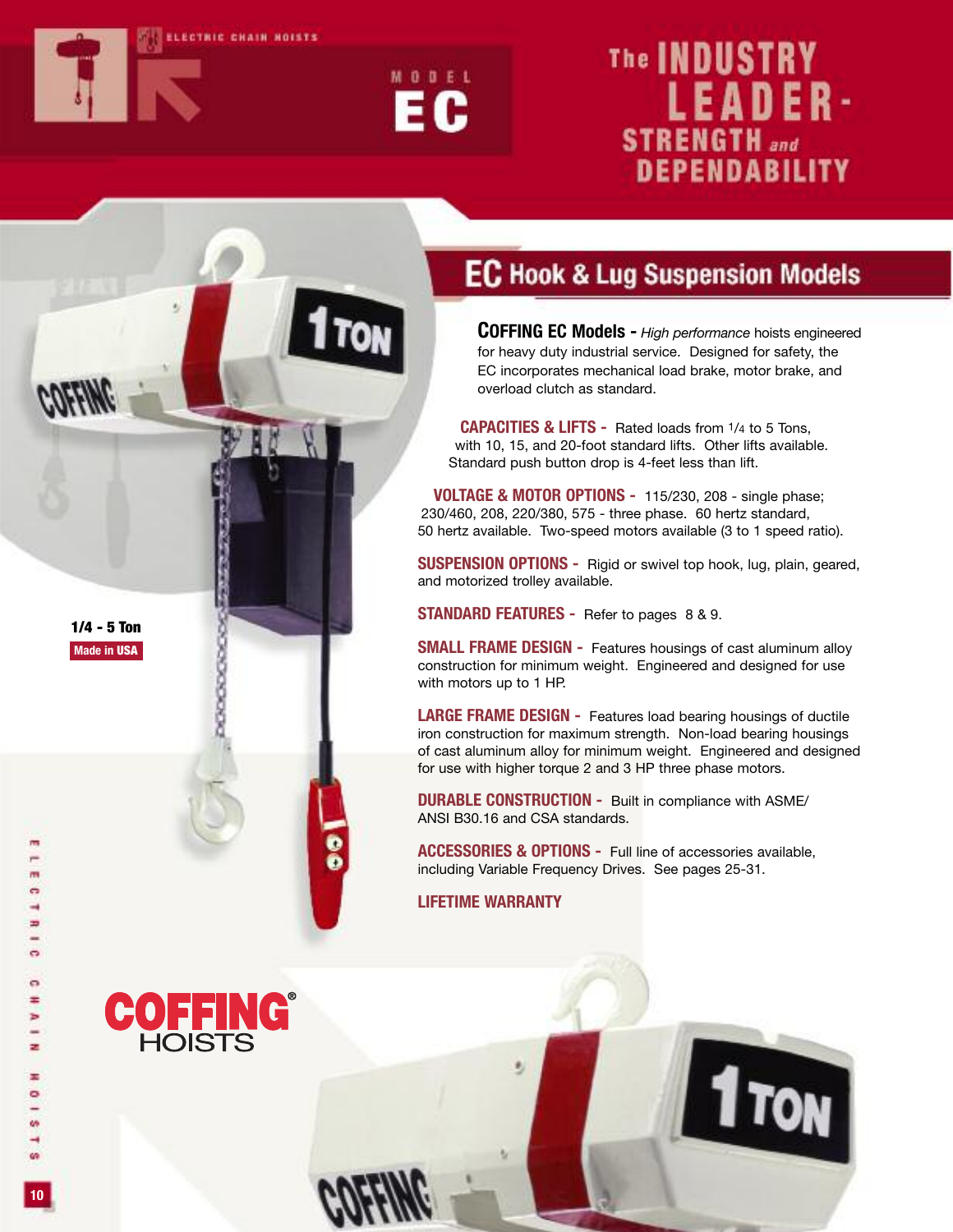# PERFORMANCE<br>LIFTING

#### • SPECIFICATIONS • EC Hook & Lug Suspension Models

| <b>Capacity</b>              |                      |                                                                      | <b>Model</b>                                    | Frame *          | No. of                                                           | <b>Motor</b>                             | Lift Speed (fpm)   |                      | <b>Headroom</b>                  | <b>Housing Dimensions (in.)</b> |                                        |                                    | Net Wt. **               |
|------------------------------|----------------------|----------------------------------------------------------------------|-------------------------------------------------|------------------|------------------------------------------------------------------|------------------------------------------|--------------------|----------------------|----------------------------------|---------------------------------|----------------------------------------|------------------------------------|--------------------------|
| (Ib.)                        | $(kg)$ †             | (Ton)                                                                | <b>Number</b>                                   | <b>Size</b>      | <b>Chains</b>                                                    | <b>HP</b>                                | <b>Single</b>      | Two ++               | (in.)                            | H.                              | W                                      | L                                  | (lb.)                    |
| 500                          | 250                  | 1/4                                                                  | EC-0516                                         | S                | $\mathbf{1}$                                                     | 1/4                                      | 16                 | 5.3                  | 167/8                            | 8                               | 115/8                                  | 23 3/8                             | 100                      |
| 500                          | 250                  | 1/4                                                                  | EC-0532                                         | S                | $\mathbf{1}$                                                     | 1/2                                      | 32                 | 10.7                 | 167/8                            | 8                               | 115/8                                  | 23 3/8                             | 108                      |
| 500                          | 250                  | 1/4                                                                  | EC-0564                                         | $\mathbf S$      | $\mathbf{1}$                                                     | $\mathbf{1}$                             | 64                 | 21.3                 | 16 7/8                           | 8                               | 115/8                                  | 23 3/8                             | 116                      |
| 1000                         | 500                  | 1/2                                                                  | EC-1009                                         | S                | $\mathbf{1}$                                                     | 1/4                                      | 9                  | 3                    | 167/8                            | 8                               | 115/8                                  | 23 3/8                             | 104                      |
| 1000                         | 500                  | 1/2                                                                  | EC-1016                                         | S                | $\mathbf{1}$                                                     | 1/2                                      | 16                 | 5.3                  | 16 7/8                           | 8                               | 115/8                                  | 233/8                              | 106                      |
| 1000                         | 500                  | 1/2                                                                  | EC-1032                                         | S                | $\mathbf{1}$                                                     | $\mathbf{1}$                             | 32                 | 10.7                 | 16 7/8                           | 8                               | 115/8                                  | 23 3/8                             | 118                      |
| 2000                         | 1000                 | $\mathbf{1}$                                                         | EC-2004                                         | S                | $\overline{2}$                                                   | 1/4                                      | $\overline{4}$     | 1.3                  | 181/4                            | 8                               | 115/8                                  | 23 3/8                             | 116                      |
| 2000                         | 1000                 | 1                                                                    | EC-2008                                         | S                | $\overline{2}$                                                   | 1/2                                      | 8                  | 2.7                  | 181/4                            | 8                               | 115/8                                  | 233/8                              | 116                      |
| 2000                         | 1000                 | $\mathbf{1}$                                                         | EC-2012                                         | S                | $\mathbf{1}$                                                     | 1                                        | 12                 | $\overline{4}$       | 16 7/8                           | 8                               | 115/8                                  | 23 3/8                             | 114                      |
| 2000                         | 1000                 | 1                                                                    | EC-2016                                         | S                | $\mathbf{1}$                                                     | 1                                        | 16                 | 5.3                  | 16 7/8                           | 8                               | 115/8                                  | 23 3/8                             | 118                      |
| 2000                         | 1000                 | 1                                                                    | EC-2032                                         | L                | $\mathbf{1}$                                                     | $\overline{2}$                           | 32                 | 10.7                 | 23                               | 107/8                           | 14 13/16                               | 313/16                             | 295                      |
| 2000                         | 1000                 | 1                                                                    | EC-2048                                         | L                | $\mathbf{1}$                                                     | 3                                        | 48                 | 16                   | 23                               | 107/8                           | 14 13/16                               | 313/16                             | 302                      |
| 4000<br>4000<br>4000<br>4000 | 2000<br>2000<br>2000 | $\overline{2}$<br>$\overline{2}$<br>$\overline{2}$<br>$\overline{2}$ | EC-4006<br><b>EC-4008</b><br>EC-4016<br>EC-4024 | S<br>S<br>L<br>L | $\overline{2}$<br>$\overline{2}$<br>$\mathbf{1}$<br>$\mathbf{1}$ | $\mathbf{1}$<br>1<br>$\overline{2}$<br>3 | 6<br>8<br>16<br>24 | 2<br>2.7<br>5.3<br>8 | 18 15/16<br>18 15/16<br>23<br>23 | 8<br>8<br>107/8<br>107/8        | 115/8<br>115/8<br>14 13/16<br>14 13/16 | 233/8<br>233/8<br>313/16<br>313/16 | 127<br>133<br>295<br>302 |
| 6000<br>6000<br>6000         | 3000<br>3000         | 3<br>3<br>3                                                          | EC-6005<br>EC-6010<br>EC-6016                   | S<br>L<br>L      | 3<br>$\overline{c}$<br>2                                         | $\mathbf{1}$<br>$\overline{2}$<br>3      | 5<br>10<br>16      | 1.7<br>3.3<br>5.3    | 231/4<br>273/8<br>273/8          | 8<br>107/8<br>107/8             | 12<br>14 13/16<br>14 13/16             | 263/8<br>313/16<br>313/16          | 200<br>340<br>347        |
| 8000                         |                      | 4                                                                    | EC-8008                                         | L                | $\overline{2}$                                                   | $\overline{2}$                           | 8                  | 2.7                  | 273/8                            | 107/8                           | 14 13/16                               | 31 3/16                            | 345                      |
| 8000                         |                      | 4                                                                    | EC-8012                                         | L                | $\overline{2}$                                                   | 3                                        | 12                 | $\overline{4}$       | 273/8                            | 107/8                           | 14 13/16                               | 313/16                             | 352                      |
| 10000                        | 5000                 | 5                                                                    | EC-10005                                        | L                | 3                                                                | $\overline{2}$                           | 5                  | 1.7                  | 277/8                            | 107/8                           | 14 13/16                               | 313/16                             | 393                      |
| 10000                        | 5000                 | 5                                                                    | EC-10008                                        | L                | 3                                                                | 3                                        | 8                  | 2.7                  | 277/8                            | 107/8                           | 14 13/16                               | 313/16                             | 393                      |

**†** Metric rated option available

**\* S =** Small frame hoist, parallel mounted, single or three phase. **L =** Large frame hoist, cross mounted, three phase only.

**\*\*** For 10 ft. lift, top hook suspension and lug suspension units.

**Note:** For complete dimensional data, refer to Coffing Dimensional Databook.



COFFING

Brake cover *(left)* and electrical cover *(right)* easily removed for maintenance or service of unit.

*(Covers for EC Small Frame Unit Shown)*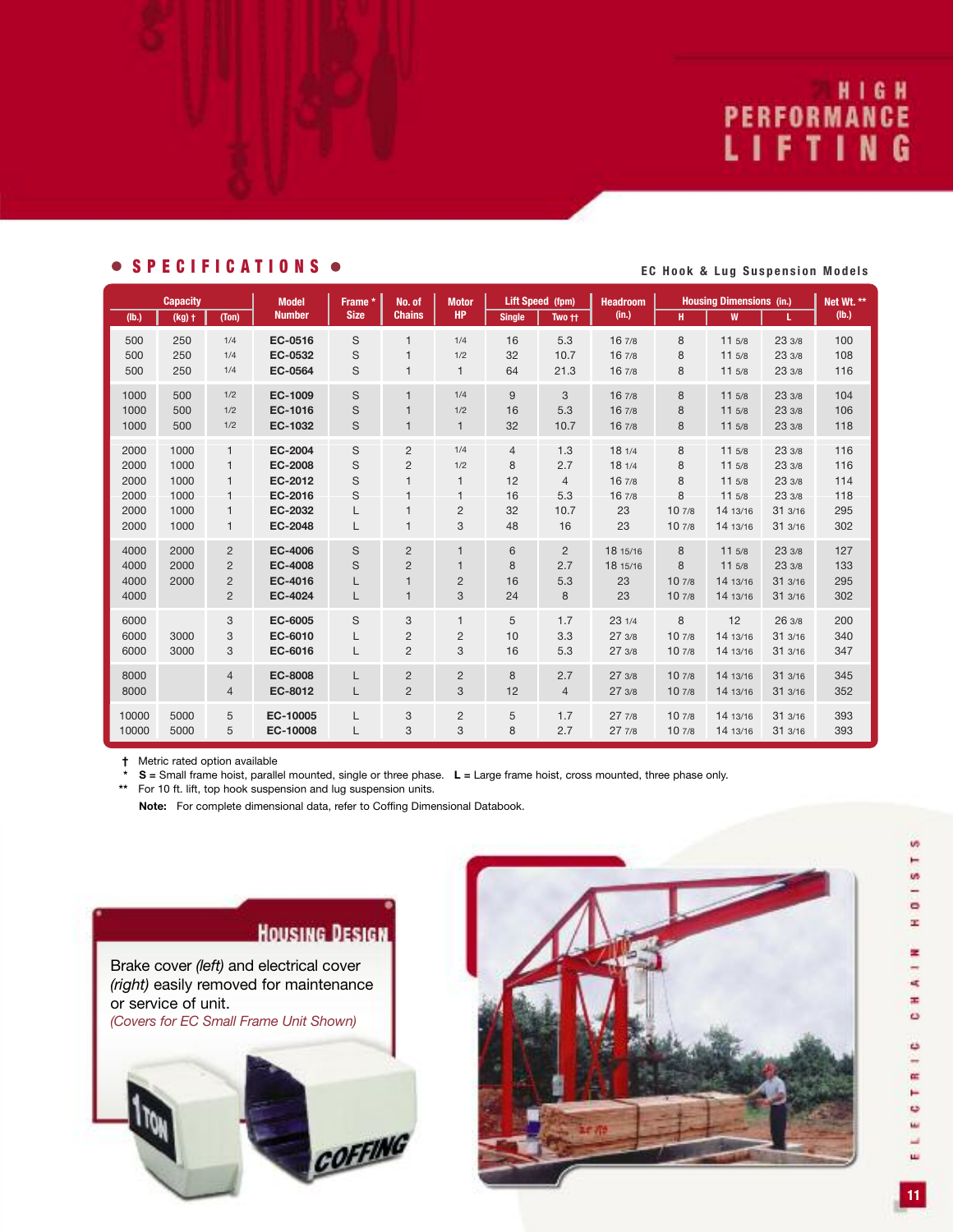

COFFING

 $\%$ ton



# **SUSPENSIONS** for a **VARIETY APPLICATIONS**

## **EC Trolley Suspensions**

**COFFING ECT, ECGT, and ECMT Models -** Plain, geared and motorized trolley suspensions with all the features of basic EC models for added flexibility in a variety of applications.

**PLAIN TROLLEY -** For manual positioning of hoist and load.

**GEARED TROLLEY -** For more precise positioning of hoist and load. Standard hand chain drop is 2-feet less than lift.

**MOTORIZED TROLLEY -** For faster positioning of hoist and load over longer distances. 35 or 75 FPM speeds standard with optional speeds of 18, 24, 50, 100, and 150 FPM.

**VOLTAGES -** 115/230, 208 - single phase; 230/460, 208, 220/380, 575 - three phase. 60 hertz standard, 50 hertz available.

**TWO-SPEED MOTORIZED TROLLEY MODELS -** Optional with 3 to 1 speed ratio, three-phase, single voltage only.

**WRAP-AROUND SIDE PLATES -** Act as safety lugs and as bumpers to protect wheels. Available to fit American Standard I-Beams, wideflange, and patented track beams. Specify track type and beam size.

**PRECISION TROLLEY WHEELS -** Machined, cast iron wheels with sealed, lifetime lubricated ball bearings for extended trolley life. Motorized trolley wheels heat treated for added durability. Bronze and stainless steel wheels optional.

**TWO TROLLEY DESIGNS -** 4-wheel design on 1/4 - 3 ton negotiates 48" minimum radius curve, including patented track applications. 8-wheel design on 4 and 5 ton reduces beam flange stress.

**ACCESSORIES & OPTIONS -** Full line available to meet a variety of applications. See pages 25-31.

#### **LIFETIME WARRANTY**

COFFING



**1/4 - 5 Ton Made in USA**

0000